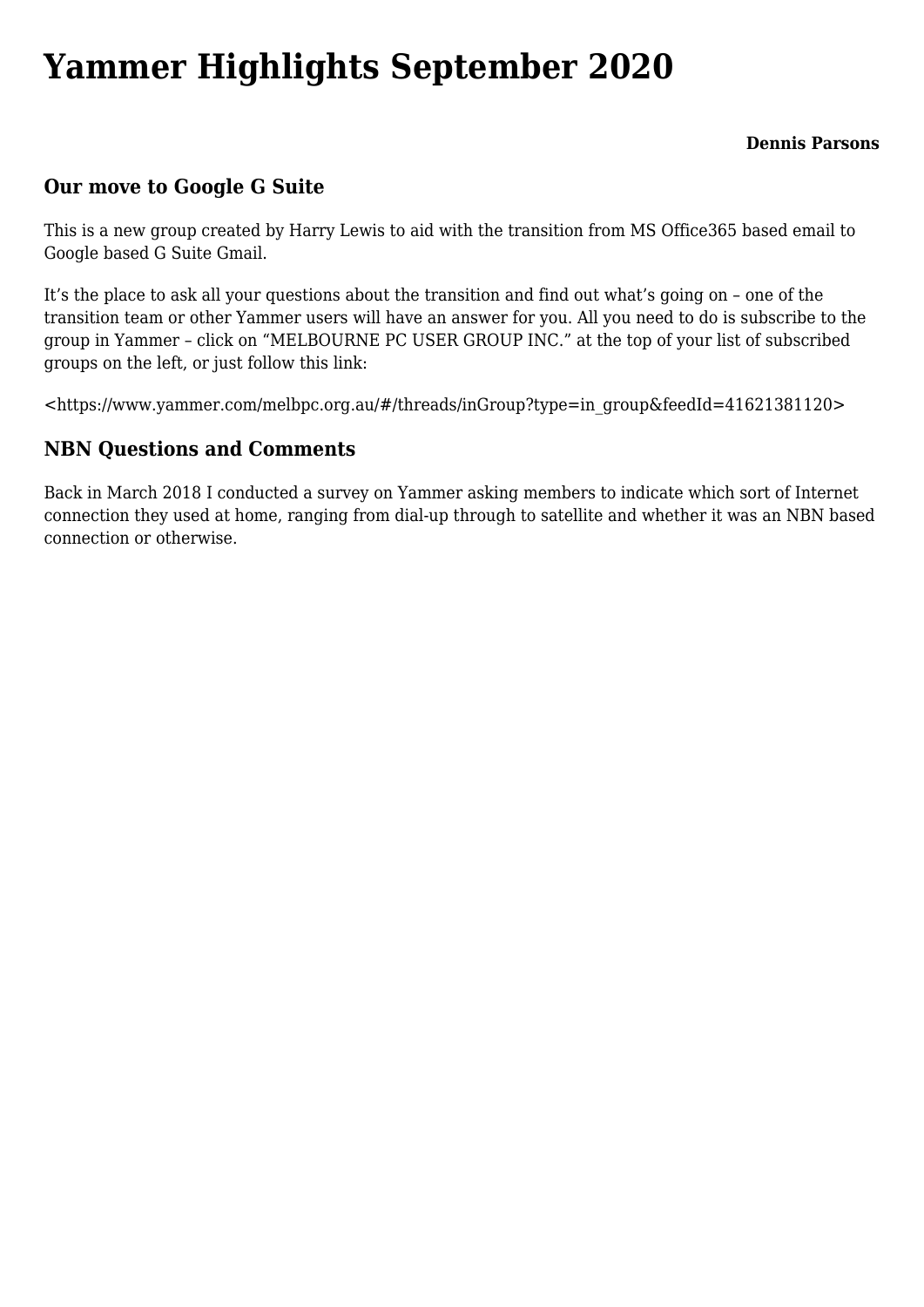## What type of Internet connection do you use at home?



The results, shown here in red, were split roughly 2 to 1 in favour of the non-NBN based connection types. ADSL and Telstra and Optus cable were the dominant technologies at ~30% each, with NBN HFC next at  $\sim$ 15%. All other connection types were under 10%. Looking at the graph the concentration of red on the lower half reflects the dominance of the older technology.

It was suggested I re-run the survey to see how the connection landscape has changed, so last month (September 2020) I did so.

Given the official pronouncement that the roll-out of the NBN has been completed, despite the recent announcement of bulk upgrades of FTTN connections to FTTP, it's hardly surprising that NBN connections, shown here in green, well and truly dominate. The previous connection king, ADSL, has all but vanished with Telstra and Optus cable not far behind at 5%. The high concentration of green on the upper half of the graph reflects the overwhelming dominance of NBN connections – some 85% of all connections.

I was a little surprised that NBN HFC is so dominant with close to a 50% share of connections, triple what